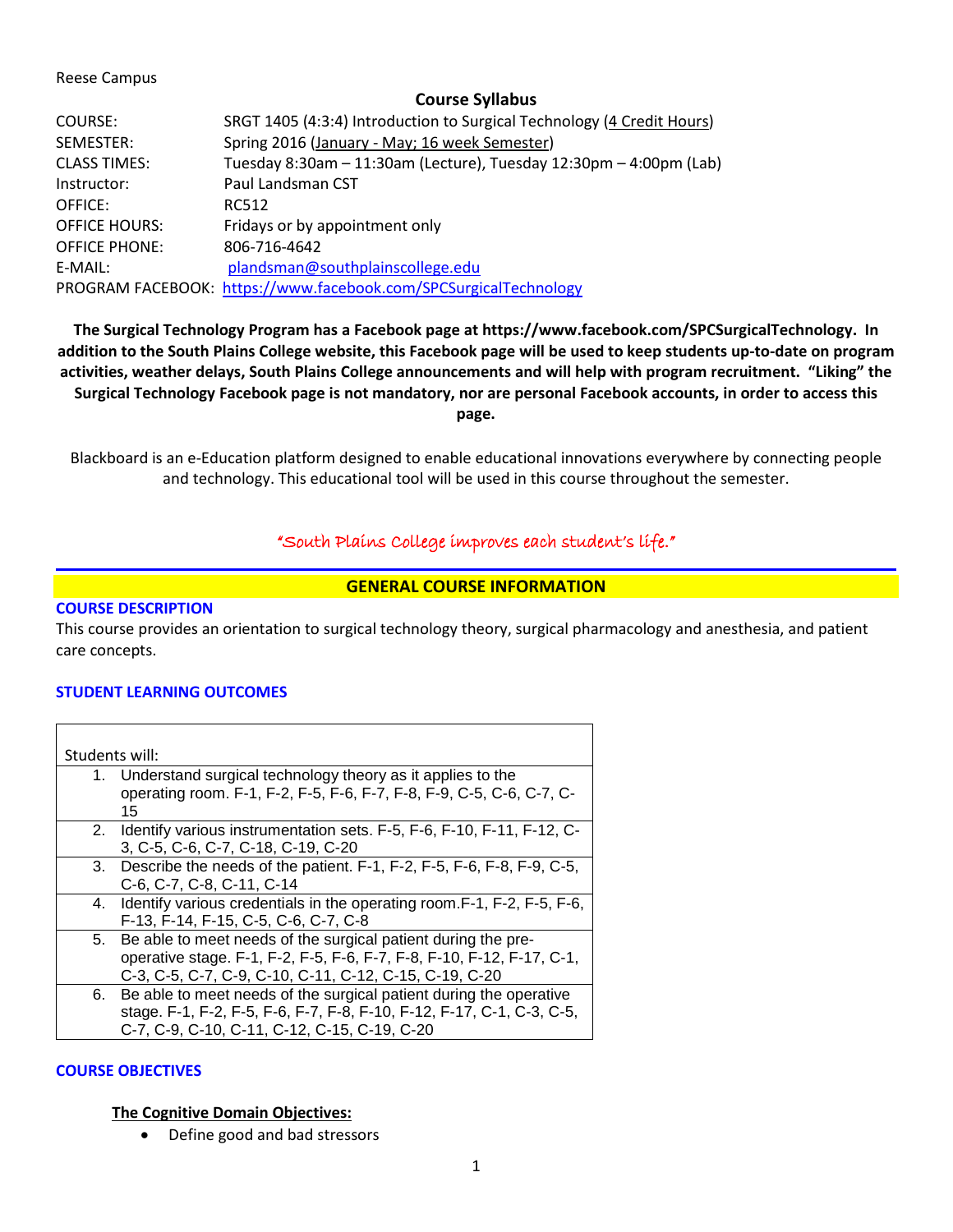- State the reasons for surgical intervention
- Identify hospital organization structures
- List the chain of command in the operating room
- Describe environmental conditions in the OR and the purpose that each serves
- Define surgical conscience and ethics
- State the principles of Standard Precautions
- List members of the OR team and describe their duties
- List and define medical specialties
- List and define the uses of accessory equipment
- Describe types of wound healing
- Define the process of infection and types of wound infections
- Describe types, sizes, and uses of needles and sutures
- List types and purposes of dressings, sponges, and packing
- List tumor classifications
- Define the Patient's Bill of Rights
- Describe the steps for sponge, needle, and instrument counts
- List types of specimens and their care
- Identify historical figures who helped develop early microbiology and asepsis
- List historical theories in microbiology
- List the types of anesthesia care
- Describe inhalation anesthesia
- List physiological requirements for surgery
- List the use of common operative table accessories
- List characteristics of common surgical prep solutions
- List categories of controlled substances
- List basic needs types and their applications
- Recognize commonly used stapling devices

### **The Psychomotor Domain Objectives:**

- Apply theory to practice in lab and Clinical settings
- Explain why preoperative fasting is important
- Differentiate among analgesia, sedation, unconsciousness, and amnesia
- Use the correct procedure to identify inhalant
- Describe the principles of safe positioning
- Identify necessary precautions to prevent injury associated with skin preparation
- List the proper technique for draping the patient for torso, limb, and lithotomy procedures
- Accurately define and use terminology describing drug handling and drug administration
- Identify the parts of a syringe and explain the importance of syringe safety features
- Recognize suture properties and materials by observing and handling suture
- Identify sutures by package labeling, and select proper sutures

## **The Affective Domain Objectives:**

- Understand the importance of stress management
- Recognize the professional roles and competencies of the surgical technologists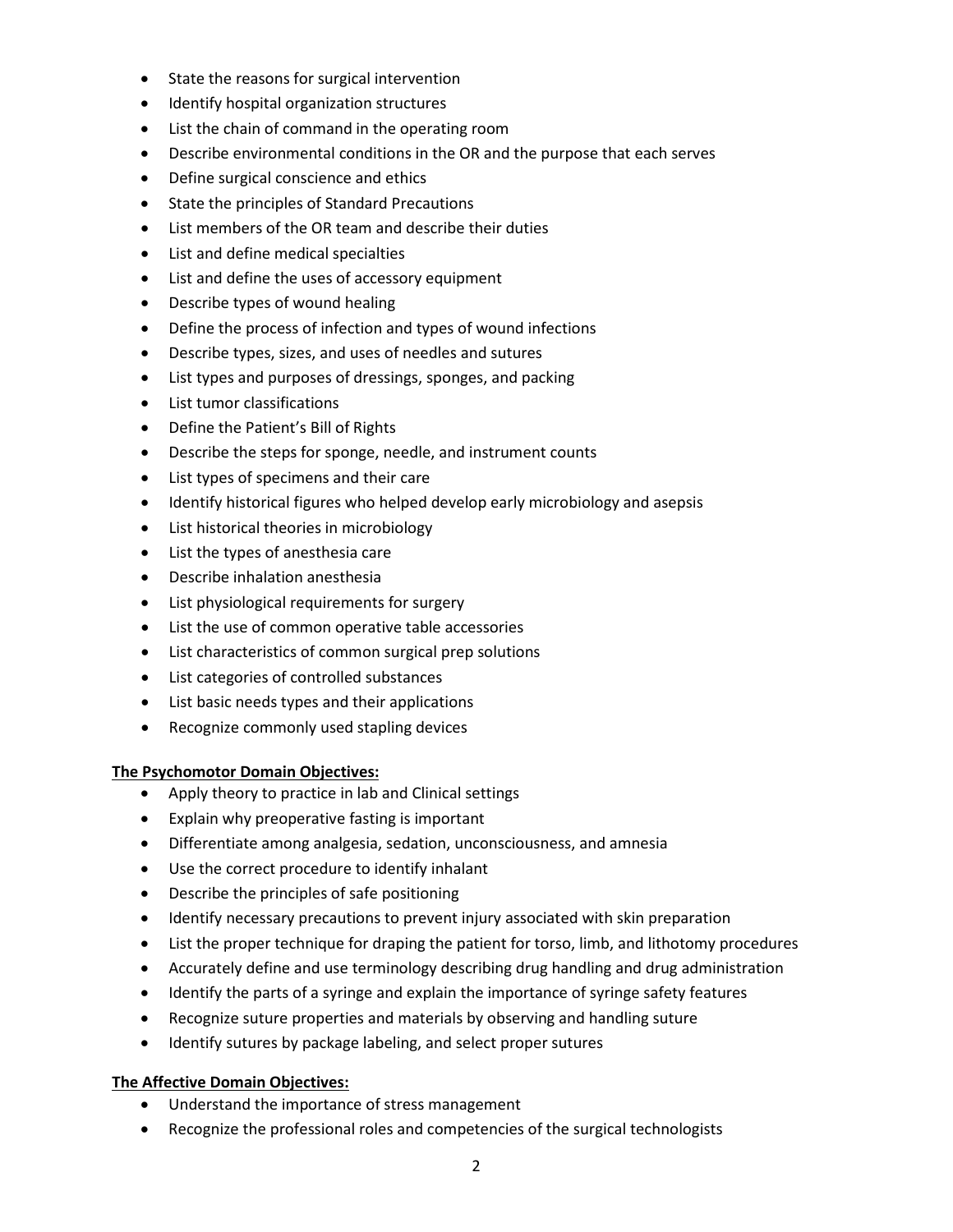- Understand the consequences of not adhering to Standard Precautions
- Recognize the importance of Patient's rights
- Discuss blood handling, blood loss, and cell savers
- Discuss special needs patients
- Describe the responsibilities of the surgical technologist in patient transport and transfer
- Demonstrate the transfer of patient from a stretcher to the operating table
- Demonstrate commonly used methods of patient positioning
- Discuss the concepts of body hair management prior to surgery
- Discuss the proper procedure to perform the surgical skin preparation for all areas of the body
- Discuss the aspects of drug action
- Demonstrate proper preparation of suture for use
- Discuss the process of wound healing
- Discuss the complications of wound healing
- Discuss possible post-anesthesia risks
- Discuss process of patient discharge
- Discuss the process of dying and death

### **OUTCOMES ASSESSMENT METHODS**

Assessment methods for this course are both formative and summative. Formative assessments include:

- discussions
- quizzes
- unit exams
- classroom activities
- lab activities

Summative assessment:

• comprehensive final exam

### **ACADEMIC INTEGRITY**

It is the aim of the faculty of South Plains College to foster a spirit of complete honesty and a high standard of integrity. The attempt of any student to present as his or her own any work which he or she has not honestly performed is regarded by the faculty and administration as a most serious offense and renders the offender liable to serious consequences, possibly suspension.

**Cheating** - Dishonesty of any kind on examinations or on written assignments, illegal possession of examinations, the use of unauthorized notes during an examination, obtaining information during an examination from the textbook or from the examination paper of another student, assisting others to cheat, alteration of grade records, illegal entry or unauthorized presence in the office are examples of cheating. Complete honesty is required of the student in the presentation f any and all phases of coursework. This applies to quizzes of whatever length, as well as final examinations, to daily reports and to term papers.

**Plagiarism** - Offering the work of another as one's own, without proper acknowledgment, is plagiarism; therefore, any student who fails to give credit for quotations or essentially identical expression of material taken from books, encyclopedias, magazines and other reference works, or from themes, reports or other writings of a fellow student, is guilty of plagiarism.

### **SCANS and FOUNDATION SKILLS**

Refer also to Course Objectives. SCANS and Foundation Skills attached.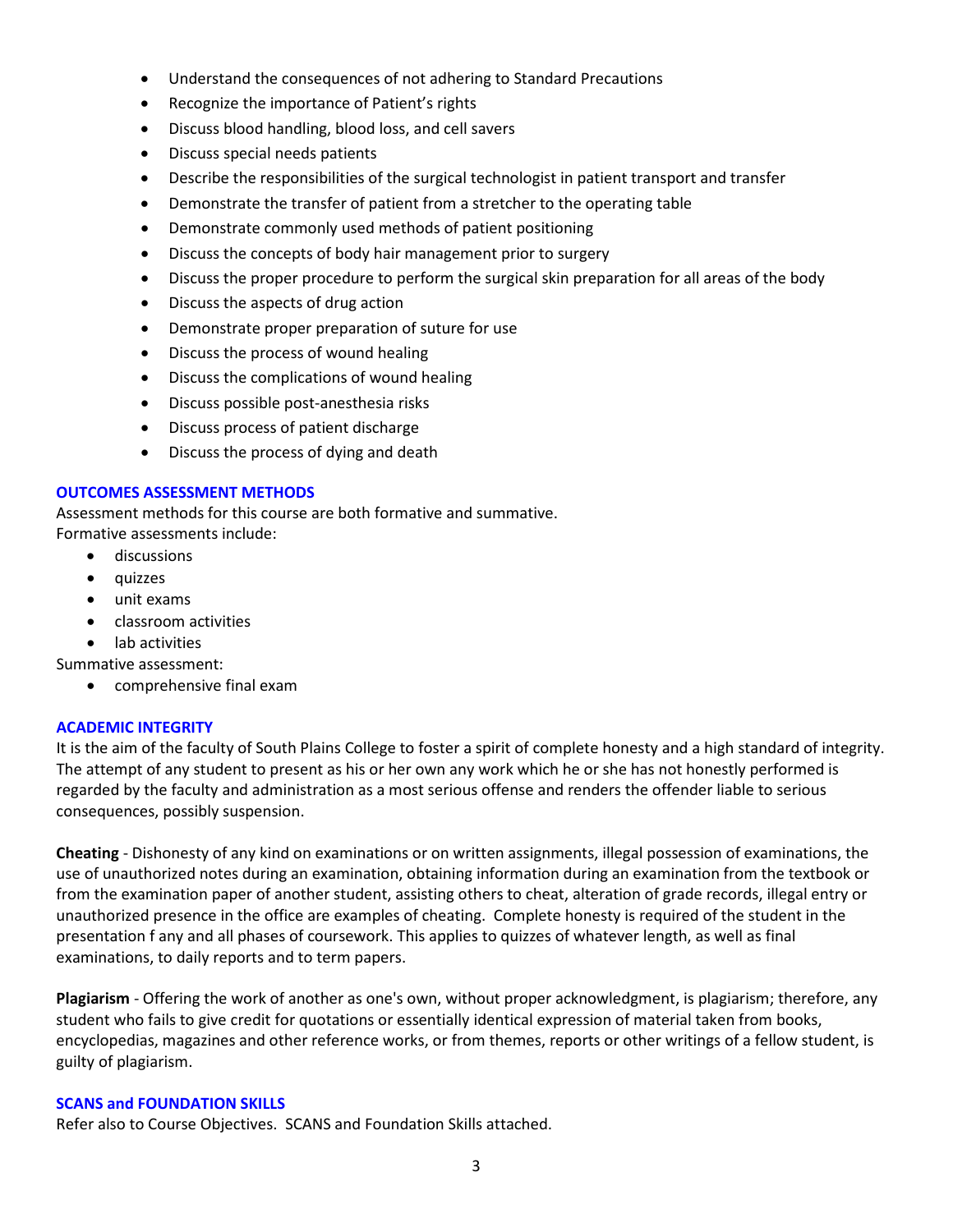### **TEXT AND MATERIALS**



**SPECIFIC COURSE INFORMATION**

- 1. Surgical Technology for the Surgical Technologist: A Positive Care Approach, 4th ed., AST (**Text**)
- 2. Surgical Technology for the Surgical Technologist: A Positive Care Approach, 4th ed., AST (**Study Guide and Lab Manual**)
- 3. Operating Room Skills: Fundamentals for the Surgical Technologist, Nancy Dankanich

### **METHODS OF TEACHING:**

- Lecture
- PowerPoint Presentations
- Role playing
- Question/answer
- **Review**
- **Quizzes**
- **Fxaminations**
- **Demonstration**

### **ATTENDANCE POLICY**

Class attendance is mandatory. Students are allowed three (3) absences and will be administratively withdrawn on the fourth  $(4<sup>th</sup>)$  absence. A tardy will be given if the student is not present for class or lab within 5 minutes of the beginning of the class period. Two (2) tardies equal one (1) absence. If a student misses more than 30 minutes of any class session, an absence will be given for the day.

Students are expected to attend all classes in order to be successful in a course. The student may be administratively withdrawn from the course when absences become excessive as defined in the course syllabus.

When an unavoidable reason for class absence arises, such as illness, an official trip authorized by the college or an official activity, the instructor may permit the student to make up work missed. It is the student's responsibility to complete work missed within a reasonable period of time as determined by the instructor. Students are officially enrolled in all courses for which they pay tuition and fees at the time of registration. Should a student, for any reason, delay in reporting to a class after official enrollment, absences will be attributed to the student from the first class meeting.

Students who enroll in a course but have "Never Attended" by the official census date, as reported by the faculty member, will be administratively dropped by the Office of Admissions and Records. A student who does not meet the attendance requirements of a class as stated in the course syllabus and does not officially withdraw from that course by the official census date of the semester, may be administratively withdrawn from that course and receive a grade of "X" or "F" as determined by the instructor. Instructors are responsible for clearly stating their administrative drop policy in the course syllabus, and it is the student's responsibility to be aware of that policy.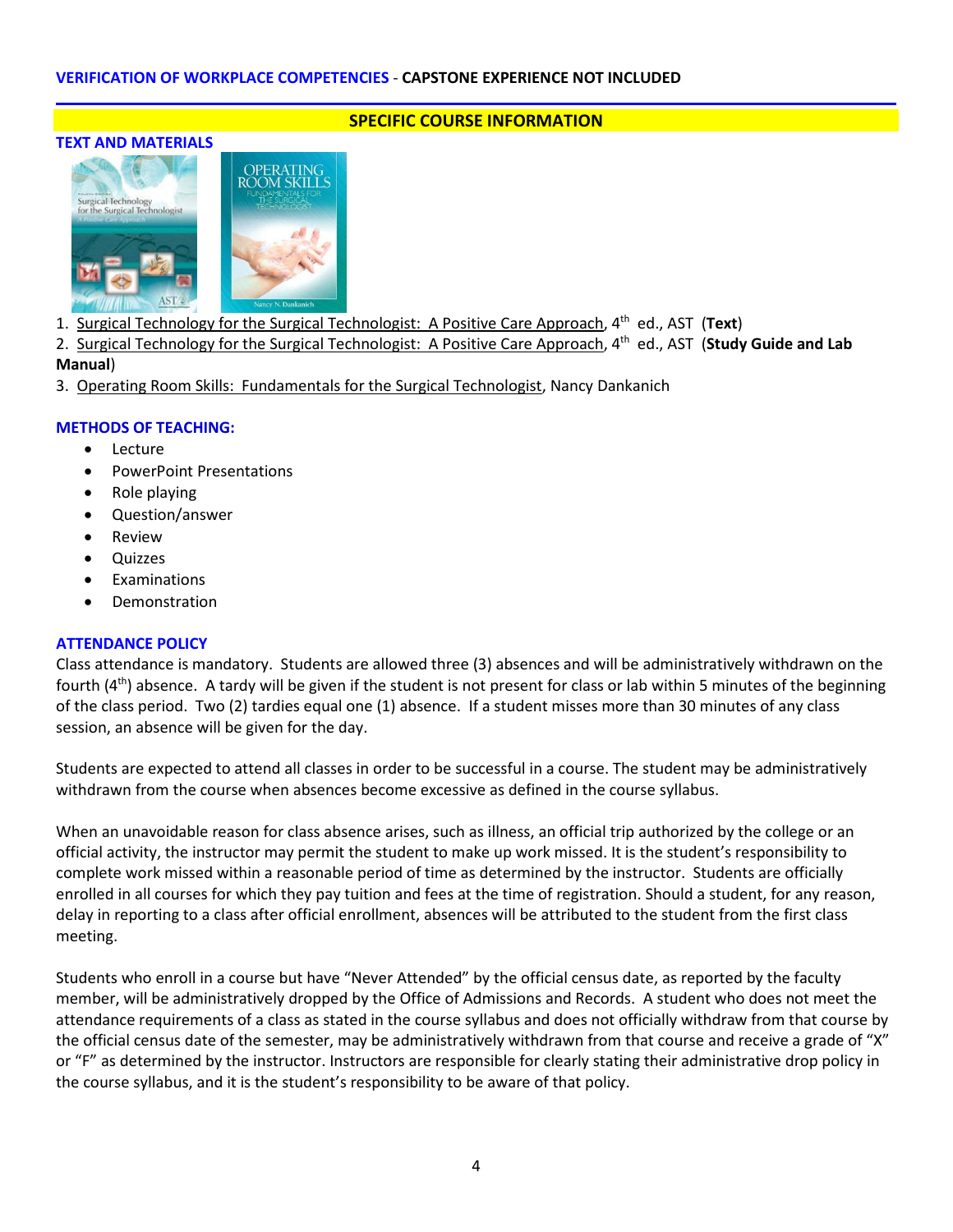It is the student's responsibility to verify administrative drops for excessive absences through MySPC using his or her student online account. If it is determined that a student is awarded financial aid for a class or classes in which the student never attended or participated, the financial aid award will be adjusted in accordance with the classes in which the student did attend/participate and the student will owe any balance resulting from the adjustment.

### **ASSIGNMENT POLICY**

The student is responsible for being prepared for class, which means reading the assigned chapters and/or pages from the textbook. In some instances, information from the reading assignments not covered during class may be included on a test.

**GRADING POLICY -** Grades in this course will be determined using the following criteria:

The course grade will be determined by a combination of major exams, quizzes, homework, lab work and a comprehensive final exam. Exam dates will be announced. The following guidelines are provided regarding exams:

- 1. The student is expected to complete the exam at the scheduled time. Make-up exams will **not** be given.
- 2. Late assignments will not be accepted.
- 3. The didactic final exam is comprehensive.
- 4. The final instrument exam is comprehensive.
- 5. The last two weeks of the semester is dedicated to the Summative Lab Final for SRGT 1409, due to the complexity and length of this final.

| (6) Homework                          |       | 10%                  |
|---------------------------------------|-------|----------------------|
| $(3)$ Exams                           | 20%   |                      |
| (1) Comprehensive Didactic Final Exam | 25%   |                      |
| (4)Instrument                         | Tests | 20%                  |
| (1) Comprehensive Instrument Final    |       | 25%                  |
| Grading                               |       | Scale $91 - 100 = A$ |
|                                       |       | $81 - 90 = B$        |
|                                       |       | $75 - 80 = C$        |
|                                       |       | Below 75 is failing  |

A final grade average of C (75) must be maintained in all Surgical Technology classes. You must pass all courses to proceed to the next semester.

### **COMMUNICATION POLICY**

Electronic communication between instructor and students in this course will utilize the South Plains College "My SPC" and email systems. Instructor will not initiate communication using private email accounts. Students are encouraged to check SPC email on a regular basis.

### **STUDENT CONDUCT**

Students in this class are expected to abide by the standards of student conduct as defined in the SPC Student Guide pages 11-14.

There are no stupid questions. If you have a question, please ask.

You are under no pressure to sound like a genius every time you speak!

You are primarily in lab to practice skills, not to check and update facebook which seems to be the popular thing to do in class.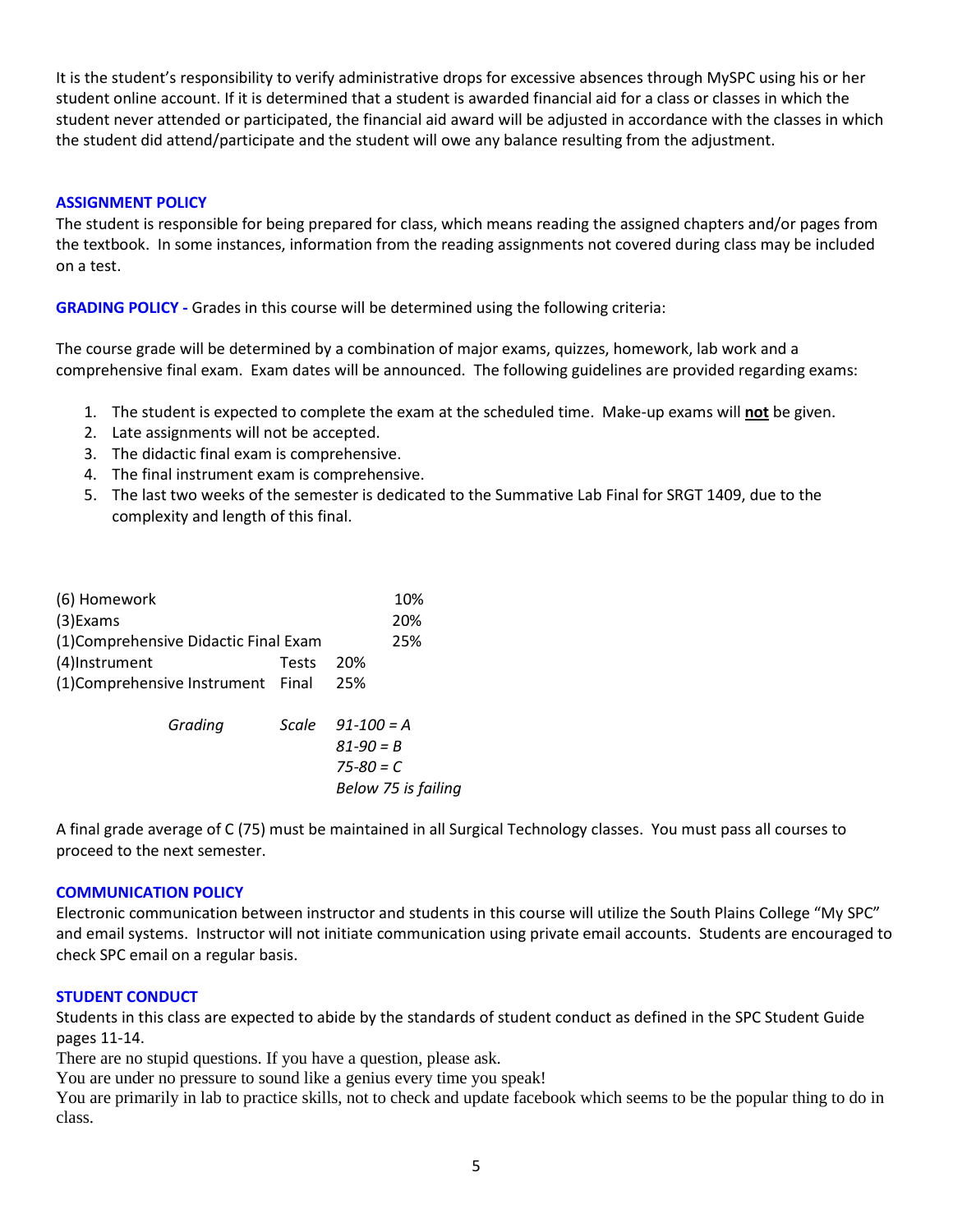Your participation in the form of questions, comments and feedback is invited and appreciated. However, every semester there's at least one person who incessantly asks questions just to try to be funny, argue, or cause trouble. Nobody appreciates this behavior and it is counterproductive. You know who you are, please leave those attributes in your car on the way into the building.

### **SPECIAL REQUIREMENTS**

**Cell Phones** – Cell phones are permitted in class and lab. They MUST be turned to silent. A student whose phone sounds during class, or is observed to be using the phone in any way without permission from the instructor will be sent home for the day with an absence.

# **COURSE OUTLINE**

## *Course Outline is subject to change by instructor.*

## **Lecture Topics**

- A. Orientation to Surgical Technology
- B. Standards of Conduct
- C. Physical Environment and Safety Hazards
- D. The Surgical Patient
- E. Special Populations
- F. Biomedical Science

## **Tuesday 1/19/16:** *power point, lecture*

**Syllabus, question/answer**

### **Chapter 1 – Orientation to Surgical Technology**

- History of Surgery
- Surgery today Surgical Specialties
- **Field of Surgical Technology**
- The Surgical Technologist as a Professional
- **EXECLINICAL Ladder Program**
- **EXECOMMUNICATION AND THE COMMUNICATION**
- **Surgical Conscience**
- **Health Care Facilities**
- Hospital Organization

### **Homework Chapter 1**

### **Tuesday 1/26/16:** *power point, lecture*

### **Guest Speaker class starts at 9am. Enjoy a few extra morning minutes.**

### **Tuesday 2/2/16:** *power point, lecture*

### **Chapter 2 – Standards of Conduct**

- Legal issues
- Ethical and moral issues

# • **INSTRUMENT TEST SETS 1-2 THURSDAY 2/4/2016**

**Tuesday 2/9/16:** *power point, lecture, class activity*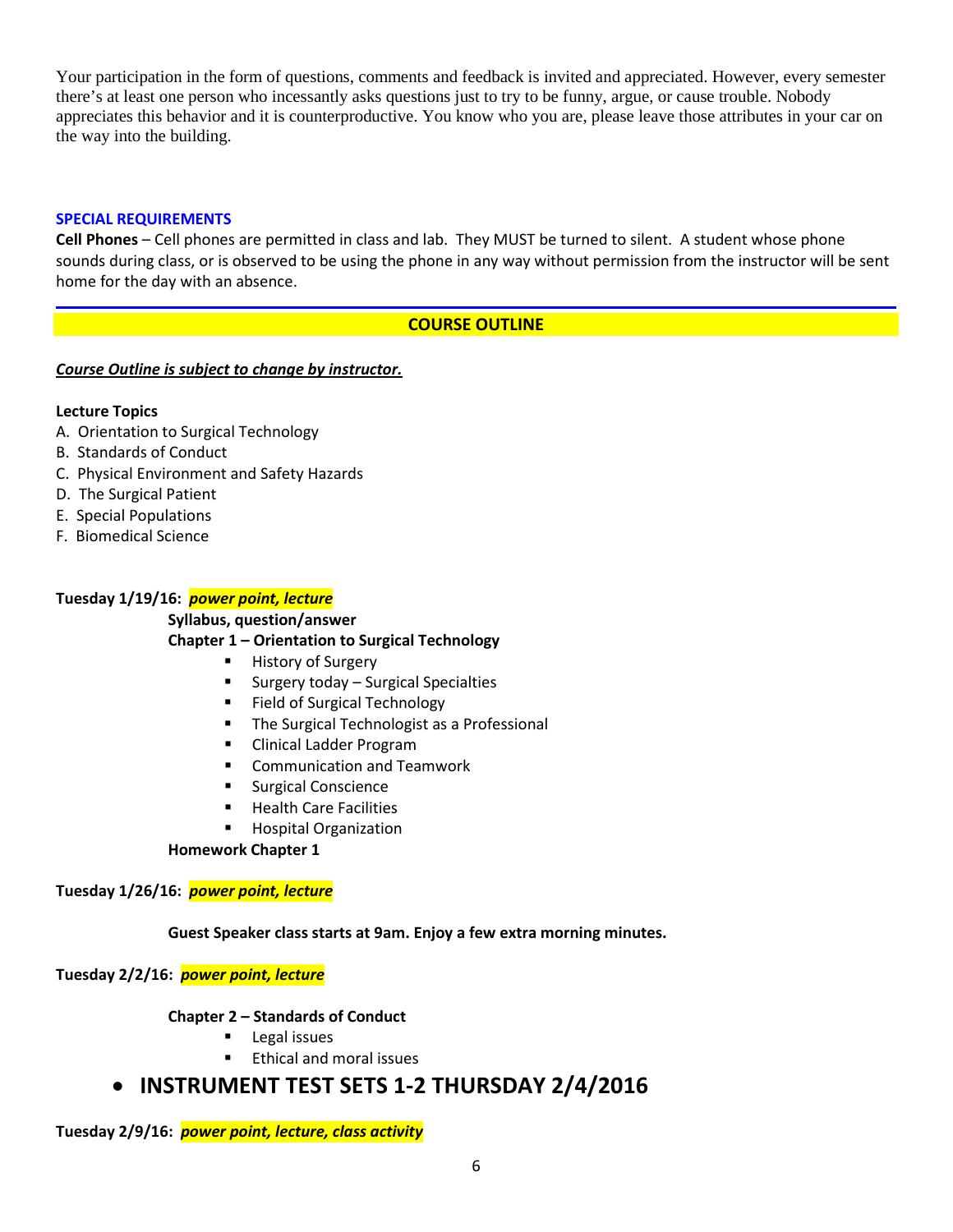**Finish Chapter 2**

- **Scope of practice**
- **Risk management and liability**

**Homework Chapter 2**

**Tuesday 2/16/16:** *exam, power point, lecture*

**Chapter 1 and 2 Homework due**

**Exam Chapters 1/2**

### **Chapter 5 – Physical Environment and Safety Hazards**

- **Physical design of the surgery department**
- **Hazards and regulatory agencies**
- **Safety considerations**

# • **INSTRUMENT TEST SETS 1-4 THURSDAY 2/18/2016**

## **Tuesday 2/23/16:** *power point, lecture*

**Finish Chapter 5**

- Biological hazards and safety considerations
- **EXEC** Chemical hazards and safety considerations

**Homework Chapter 5**

## **Tuesday 3/1/16:** *power point, lecture*

### **Homework Chapter 5 due**

### **Chapter 3 – The Surgical Patient**

- The STSR and the surgical patient
- Physical, Psychological, Social, and Spiritual needs of the surgical patient
- Understanding the surgical patient as a human being

# • **INSTRUMENT TEST SETS 1-6 THURSDAY 3/3/2016**

**Tuesday 3/8/16:** *power point, lecture, guest speaker?*

### **Finish Chapter 3**

**Understanding the surgical patient as a human being** 

**Homework Chapter 3**

# **\*\*\*Spring Break – 3/14 through 3/20\*\*\***

### **Tuesday 3/22/16:** *exam, power point, lecture*

**Homework Chapter 3 due Exam Chapters 5/3**

**Chapter 4 – Special Populations**

- Life stage development
- **Pediatric patients**
- **Patients with obesity**
- **Patients with diabetes**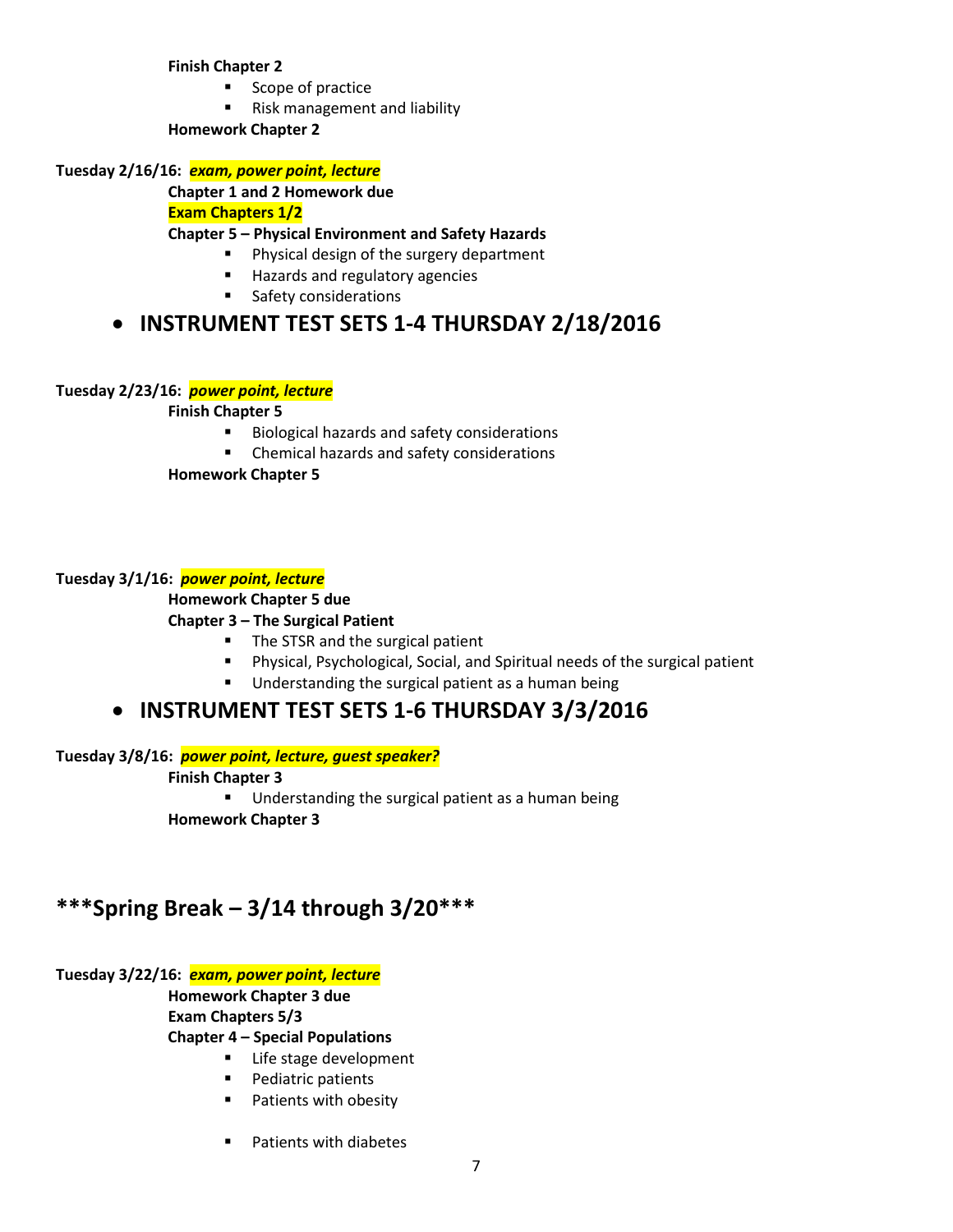- Pregnant patients
- **Immunocompromised patients**

# **INSTRUMENT TEST SETS 7-8 THURSDAY 3/24/2016**

## **Tuesday 3/29/16:** *power point, lecture, guest speaker?*

## **Finish Chapter 4**

- **Patients with disabilities**
- **Industrianal Interval**
- **Geriatric patients**
- **Trauma patients**
- **EXECONS** Considerations for the ST/Preparation of the case

## **Homework Chapter 4**

**Tuesday 4/5/16:** *power point, lecture*

### **Homework Chapter 4 due Chapter 6 – Biomedical Science**

- **Computers** 
	- **Electricity**

# **Tuesday 4/12/16:** *power point, lecture*

## **Finish Chapter 6**

- **Physics**
- **Surgical Robots**
- The OR of the future/role of the ST
- **Homework Chapter 6**
- •

**Tuesday 4/19/16:** *exam, power point, review* **Homework Chapter 6 due Exam Chapters 4/6 INSTRUMENT FINAL THURSDAY 4/21/2015**

**Tuesday 4/26/16: COMPREHENSIVE FINAL EXAM**

**5/2/16 through 5/12/16: (Scheduled comprehensive lab skills finals)**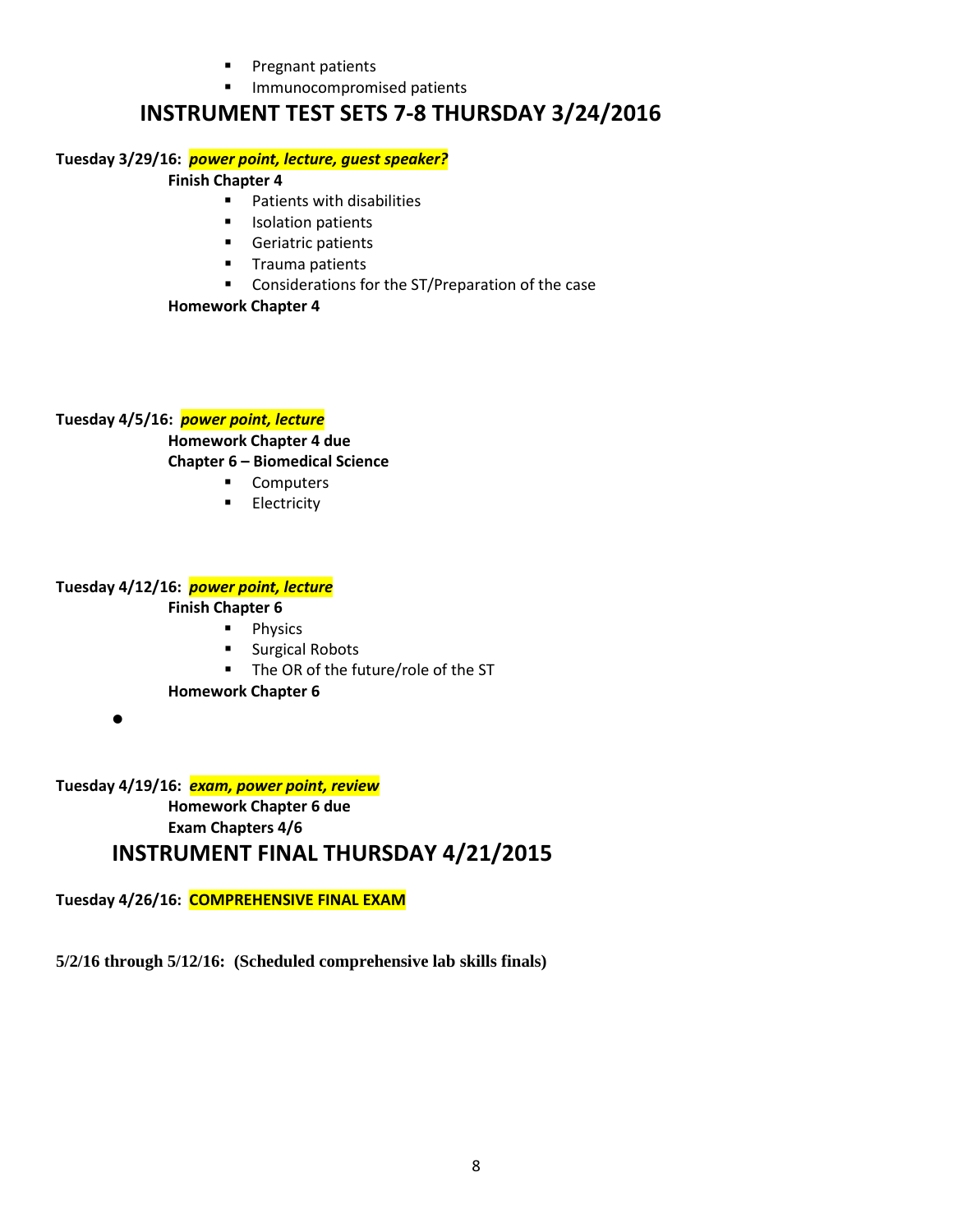### **ACCOMMODATIONS**

### **DIVERSITY STATEMENT**

In this class, the teacher will establish and support an environment that values and nurtures individual and group differences and encourages engagement and interaction. Understanding and respecting multiple experiences and perspectives will serve to challenge and stimulate all of us to learn about others, about the larger world and about ourselves. By promoting diversity and intellectual exchange, we will not only mirror society as it is, but also model society as it should and can be.

### **DISABILITIES STATEMENT**

Students with disabilities, including but not limited to physical, psychiatric, or learning disabilities, who wish to request accommodations in this class should notify the Disability Services Office early in the semester so that the appropriate arrangements may be made. In accordance with federal law, a student requesting accommodations must provide acceptable documentation of his/her disability to the Disability Services Office. For more information, call or visit the Disability Services Office at Levelland Student Health & Wellness Center 806-716-2577, Reese Center (also covers ATC) Building 8: 806-716-4675, Plainview Center Main Office: 806-716-4302 or 806-296-9611, or the Health and Wellness main number at 806-716-2529.

### **FOUNDATION SKILLS**

### **BASIC SKILLS–Reads, Writes, Performs Arithmetic and Mathematical Operations, Listens and Speaks**

F-1 Reading–locates, understands, and interprets written information in prose and in documents such as manuals, graphs, and schedules.

F-2 Writing–communicates thoughts, ideas, information and messages in writing and creates documents such as letters, directions, manuals, reports, graphs, and flow charts.

F-3 Arithmetic–performs basic computations; uses basic numerical concepts such as whole numbers, etc.

F-4 Mathematics–approaches practical problems by choosing appropriately from a variety of mathematical techniques.

F-5 Listening–receives, attends to, interprets, and responds to verbal messages and other cues.

F-6 Speaking–organizes ideas and communicates orally.

# **THINKING SKILLS–Thinks Creatively, Makes Decisions, Solves Problems, Visualizes and Knows How to Learn and Reason**

F-7 Creative Thinking–generates new ideas.

F-8 Decision-Making–specifies goals and constraints, generates alternatives, considers risks, evaluates and chooses best alternative.

F-9 Problem Solving–recognizes problems, devises and implements plan of action.

F-10 Seeing Things in the Mind's Eye–organizes and processes symbols, pictures, graphs, objects, and other information.

F-11 Knowing How to Learn–uses efficient learning techniques to acquire and apply new knowledge and skills.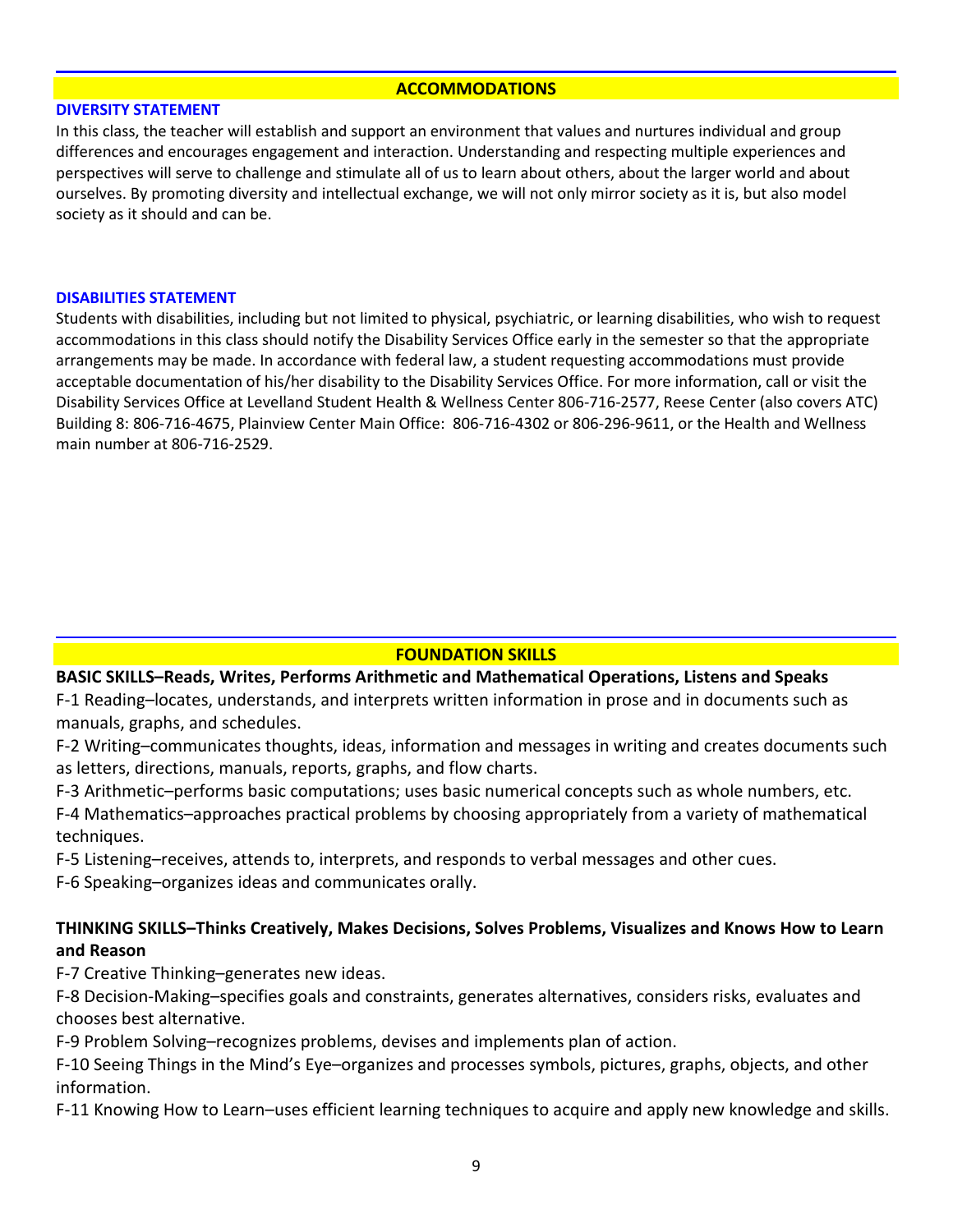F-12 Reasoning–discovers a rule or principle underlying the relationship between two or more objects and applies it when solving a problem.

# **PERSONAL QUALITIES–Displays Responsibility, Self-Esteem, Sociability, Self-Management, Integrity and Honesty**

F-13 Responsibility–exerts a high level of effort and perseveres towards goal attainment.

F-14 Self-Esteem–believes in own self-worth and maintains a positive view of self.

F-15 Sociability–demonstrates understanding, friendliness, adaptability, empathy and politeness in group settings.

F-16 Self-Management–assesses self accurately, sets personal goals, monitors progress and exhibits selfcontrol.

F-17 Integrity/Honesty–chooses ethical courses of action.

# **SCANS COMPETENCIES**

C-1 **TIME** - Selects goal - relevant activities, ranks them, allocates time, prepares and follows schedules. C-2 **MONEY** - Uses or prepares budgets, makes forecasts, keeps records and makes adjustments to meet objectives.

C-3 **MATERIALS AND FACILITIES** - Acquires, stores, allocates, and uses materials or space efficiently. C-4 **HUMAN RESOURCES** - Assesses skills and distributes work accordingly, evaluates performances and provides feedback.

# **INFORMATION - Acquires and Uses Information**

C-5 Acquires and evaluates information.

- C-6 Organizes and maintains information.
- C-7 Interprets and communicates information.
- C-8 Uses computers to process information.

# **INTERPERSONAL–Works With Others**

C-9 Participates as members of a team and contributes to group effort.

C-10 Teaches others new skills.

C-11 Serves Clients/Customers–works to satisfy customer's expectations.

C-12 Exercises Leadership–communicates ideas to justify position, persuades and convinces others,

responsibly challenges existing procedures and policies.

C-13 Negotiates-works toward agreements involving exchanges of resources; resolves divergent interests.

C-14 Works With Diversity–works well with men and women from diverse backgrounds.

# **SYSTEMS–Understands Complex Interrelationships**

C-15 Understands Systems–knows how social, organizational, and technological systems work and operates effectively with them.

C-16 Monitors and Corrects Performance–distinguishes trends, predicts impacts on system operations, diagnoses systems performance and corrects malfunctions.

C-17 Improves or Designs Systems–suggests modifications to existing systems and develops new or alternative systems to improve performance

# **TECHNOLOGY–Works with a Variety of Technologies**

C-18 Selects Technology–chooses procedures, tools, or equipment, including computers and related technologies.

C-19 Applies Technology to Task–understands overall intent and proper procedures for setup and operation of equipment.